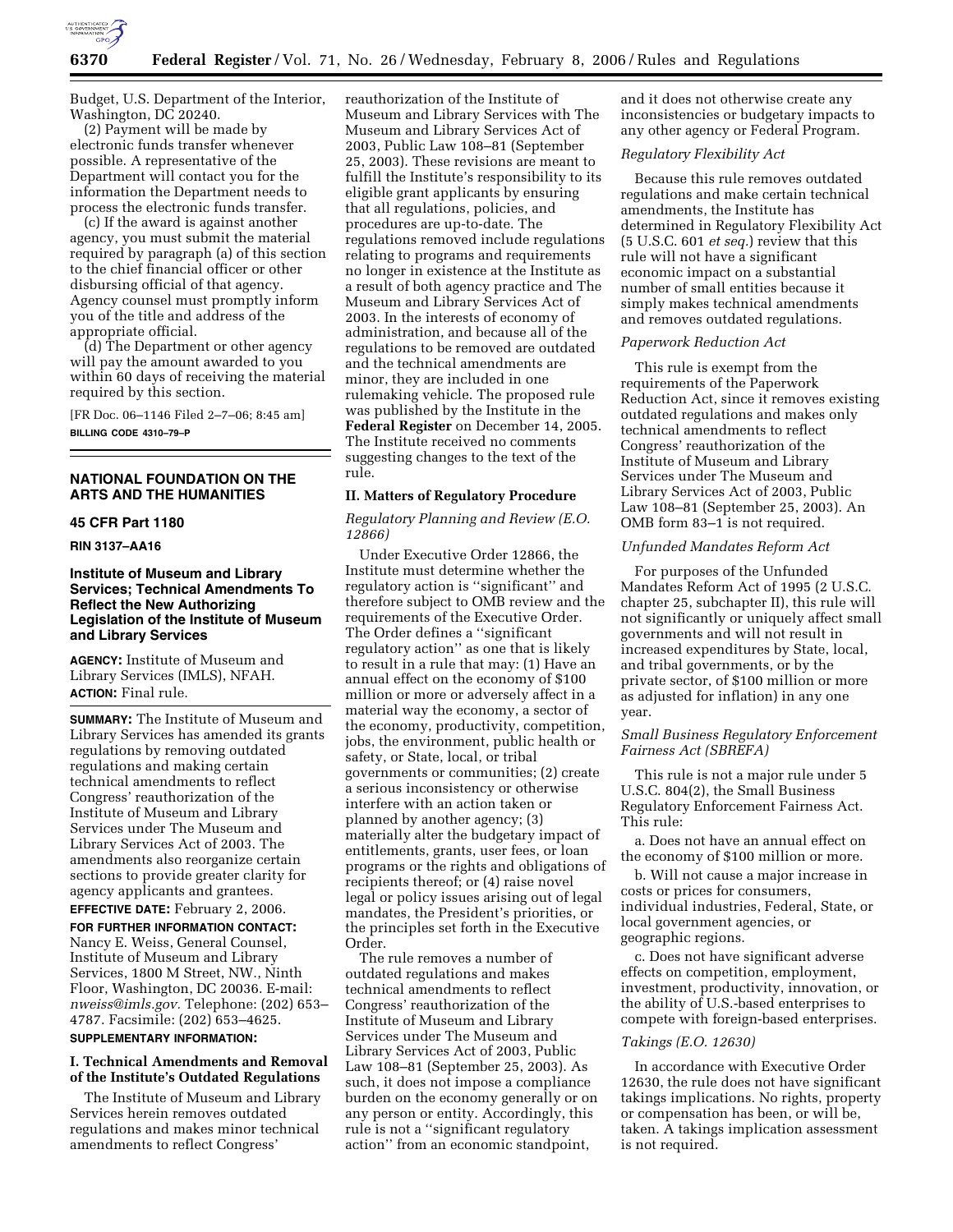#### *Federalism (E.O. 13132)*

In accordance with Executive Order 13132, this rule does not have federalism implications that warrant the preparation of a federalism assessment.

### *Civil Justice Reform (E.O. 12988)*

In accordance with Executive Order 12988, the Institute has determined that this rule does not unduly burden the judicial system and meets the requirements of sections 3(a) and 3(b)(2) of the Order.

# *Consultation With Indian Tribes (E.O. 13175)*

In accordance with Executive Order 13175, the Institute has evaluated this rule and determined that it has no potential negative effects on federally recognized Indian tribes.

#### *National Environmental Policy Act*

This rule does not constitute a major Federal action significantly affecting the quality of the human environment.

#### **List of Subjects in 45 CFR Part 1180**

Administrative practice and procedure, Government Contracts, Grant programs—education, Grant programs— Indians, Cooperative agreements, Federal aid programs, Grants administration, Libraries, Museums, Nonprofit organizations, Colleges and universities, Report and recordkeeping requirements, Sunshine Act.

Dated: February 2, 2006.

# **Nancy E. Weiss,**

*General Counsel, Institute of Museum and Library Services.* 

■ For the reasons stated in the preamble and under the authority of 20 U.S.C. 9101 *et seq.,* the Institute of Museum and Library Services amends 45 CFR Part 1180 as follows:

# **PART 1180—GRANTS REGULATIONS**

■ 1. The authority citation for 45 CFR Part 1180 is revised to read as follows:

**Authority:** 20 U.S.C. 9101–9176.

# **Subpart A [Revised]**

■ 2. Revised Subpart A of Part 1180 to read as follows:

# **PART 1180—GRANTS REGULATIONS**

# **Subpart A—Definitions and Eligibility**

Sec.

1180.1 Scope of this part.

- 1180.2 Definition of a museum.
- 1180.3 Other definitions.
- 1180.4 Museum eligibility and burden of proof—Who may apply.
- 1180.5 Related institutions.

1180.6 Basic materials which an applicant must submit to be considered for funding.

#### **Subpart A—Definitions and Eligibility**

#### **§ 1180.1 Scope of this part.**

This part establishes rules for the award of grants from funds appropriated under the Museum and Library Services Act, including rules governing the eligibility of applicant institutions, the type of assistance which may be provided, requirements which applicants must meet and criteria to be used in evaluating applications.

### **§ 1180.2 Definition of a museum.**

For the purpose of this part: (a) Museum means a public or private nonprofit institution which is organized on a permanent basis for essentially educational or aesthetic purposes and which, using a professional staff:

(1) Owns or uses tangible objects, either animate or inanimate;

(2) Cares for these objects; and (3) Exhibits them to the general public on a regular basis.

(i) An institution which exhibits objects to the general public for at least 120 days a year shall be deemed to meet this requirement.

(ii) An institution which exhibits objects by appointment may meet this requirement if it can establish, in light of the facts under all the relevant circumstances, that this method of exhibition does not unreasonably restrict the accessibility of the institution's exhibits to the general public.

(b) Museums include, but are not limited to, the following types of institutions, if they otherwise satisfy the provision of this section:

- (1) Aquariums;
- (2) Arboretums;
- (3) Botanical gardens;
- (4) Art museums;
- (5) Children's museums;
- (6) General museums;
- (7) Historic houses and sites;
- (8) History museums; (9) Nature centers;
- 
- (10) Natural history and anthropology museums;
	- (11) Planetariums;
	- (12) Science and technology centers;
	- (13) Specialized museums; and
	- (14) Zoological parks.

(c) For the purposes of this section, an institution uses a professional staff if it employs at least one staff member, or the fulltime equivalent, whether paid or unpaid primarily engaged in the acquisition, care, or exhibition to the public of objects owned or used by the institution.

(d)(1) Except as set forth in paragraph (d)(2) of this section, an institution

exhibits objects to the general public for the purposes of this section if such exhibition is a primary purpose of the institution.

(2) An institution which does not have as a primary purpose the exhibition of objects to the general public but which can demonstrate that it exhibits objects to the general public on a regular basis as a significant, separate, distinct, and continuing portion of its activities, and that it otherwise meets the requirements of this section, may be determined to be a museum under this section. In order to establish its eligibility, such an institution must provide information regarding the following:

(i) The number of staff members devoted to museum functions as described in paragraph (a) of this section.

(ii) The period of time that such museum functions have been carried out by the institution over the course of the institution's history.

(iii) Appropriate financial information for such functions presented separately from the financial information of the institution as a whole.

(iv) The percentage of the institution's total space devoted to such museum functions.

(v) Such other information as the Director requests.

(3) The Director uses the information furnished under paragraph (d)(2) of this section in making a determination regarding the eligibility of such an institution under this section.

(e) For the purpose of this section, an institution exhibits objects to the public if it exhibits the objects through facilities which it owns or operates.

#### **§ 1180.3 Other definitions.**

The following other definitions apply in this part:

*Act* means The museum and Library Services Act, Pub. L. 104–208 (20 U.S.C. 9101–9176), as amended.

*Board* means the National Museum and Services Board established by The Museum and Library Services Act of 2003, Pub. L. 108–81 (20 U.S.C. 9105a).

*Collection* includes objects owned, used or loaned by a museum as well as those literary, archival and documentary resources specifically required for the study and interpretation of these objects.

*Director* means the Director of the Institute of Museum and Library Services.

*Foundation* means the National Foundation on the Arts and the Humanities.

*Grantee* means the recipient of a grant under the Act.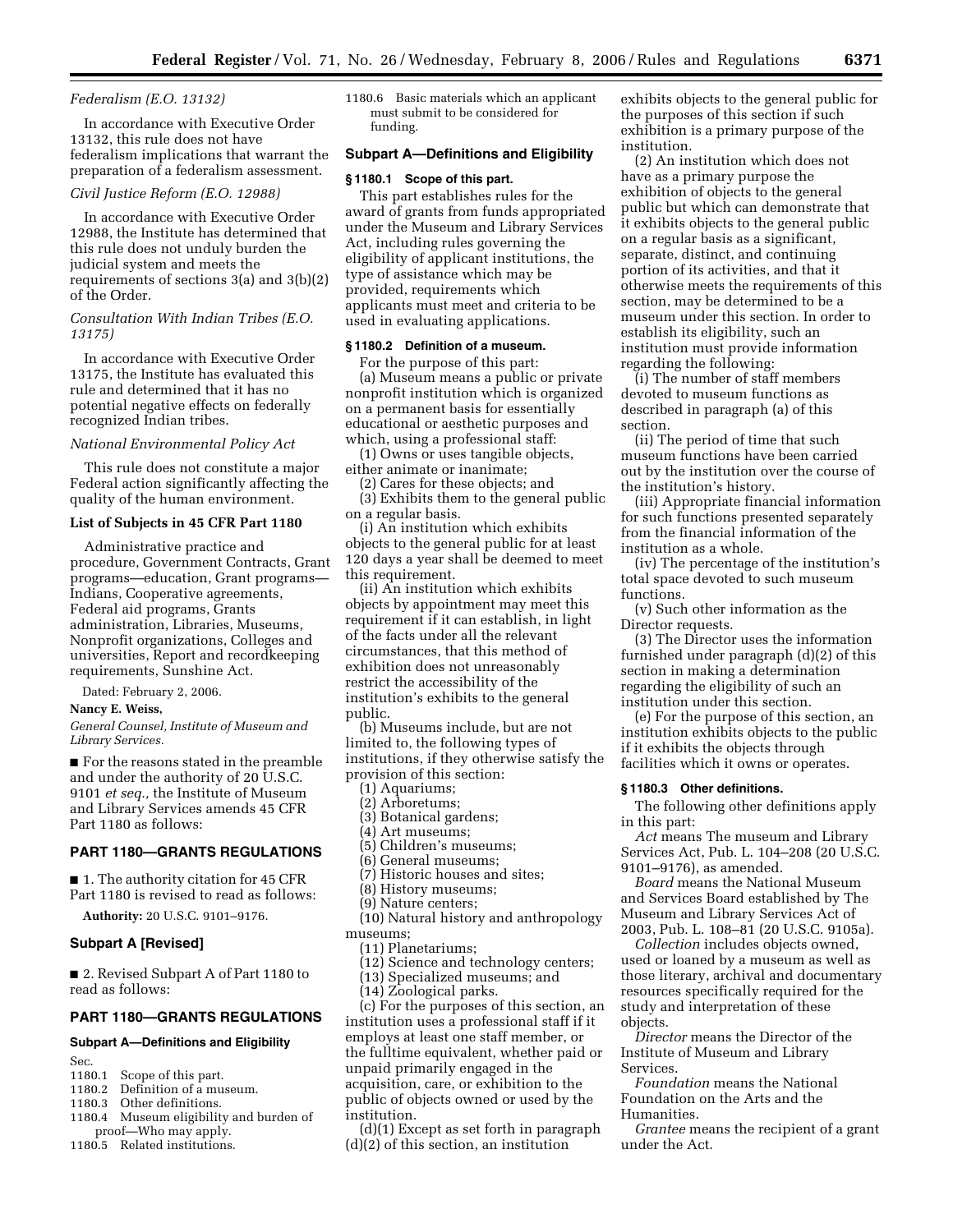*Institute* or *IMLS* means the Institute of Museum and Library Services established under Section 203 of the Act.

*Museum services* means services provided by a museum, primarily exhibiting objects to the general public, and including but not limited to preserving and maintaining its collections, and providing educational and other programs to the public through the use of its collections and other resources.

#### **§ 1180.4 Museum eligibility and burden of proof—Who may apply.**

(a) A museum located in any of the 50 States of the United States, the District of Columbia, the Commonwealth of Puerto Rico, the United States Virgin Islands, Guam, American Samoa, the Commonwealth of the Northern Mariana Islands, the Republic of the Marshall Islands, the Federal States of Micronesia, and the Republic of Palau may apply for a grant under the Act.

(b) A public or private nonprofit agency which is responsible for the operation of a museum may, if necessary, apply on behalf of the museum.

(c) A museum operated by a department or agency of the Federal Government is not eligible to apply.

(d) An applicant has the burden of establishing that it is eligible for assistance under these regulations.

### **§ 1180.5 Related Institutions.**

(a) If two or more institutions are under the common control of one agency or institution or are otherwise organizationally related and apply for assistance under the Act, the Director determines under all the relevant circumstances whether they are separate museums for the purpose of establishing eligibility for assistance under these regulations. *See* § 1180.4.

(b) IMLS regards the following factors, among others, as showing that a related institution is a separate museum:

(1) The institution has its own governing body;

(2) The institution has budgetary autonomy; and

(3) The institution has administrative autonomy.

#### **§ 1180.6 Basic materials which an applicant must submit to be considered for funding.**

(a) *Application*. To apply for a grant, an applicant must submit the designated application form containing all information requested. Failure to submit information required by the application at the time of filing can subject an applicant to rejection of the application without consideration on its merits.

(b) *IRS letter*. An applicant applying as a private, nonprofit institution must submit a copy of the letter from the Internal Revenue Service indicating the applicant's eligibility for nonprofit status under the applicable provision of the Internal Revenue Code of 1954, as amended.

■ 3. Amend § 1180.30 as follows:

■ a. Revise the section heading for

§ 1180.30 to read as set forth below; and ■ **b**. Remove the phrase "in the **Federal Register**''.

### **§ 1180.30 Publication of application notices; content of notices.**

\* \* \* \* \*

■ 4. Revise § 1180.31 to read as follows:

#### **§ 1180.31 Information in application notices.**

Application notices generally include: (a) How an applicant can get an

application packet containing detailed information about the program including an application form;

(b) Where an applicant must send its application;

(c) The amount of funds for which an applicant may apply;

(d) Any priorities established by the Institute for that year; and

(e) A reference to the applicable regulations.

■ 5. Amend § 1180.32 as follows:

■ a. Amend paragraph (a) introductory text by removing ''deadline'' and adding

in its place ''the deadline''; and

■ b. Add a new paragraph (d) to read as follows:

# **§ 1180.32 Deadline date for applications.**

\* \* \* \* \* (d) The Director of IMLS may publish, in applicable application notices and program guidelines, additional ways in which an application can be submitted to the agency electronically.

### **§ 1180.34 [Removed and Reserved]**

■ 6. Remove and reserve § 1180.34.

#### **§ 1180.35 [Amended]**

■ 7. Amend § 1180.35 as follows:

■ a. Amend paragraph (a), (b) introductory text, and (e) introductory text by removing ''museums'' and adding in its place ''applicants''; and ■ b. Amend paragraph (b)(2) by removing ''museum'' and adding in its place ''applicant'';.

# **§ 1180.38 [Removed and Reserved]**

■ 8. Remove and reserve § 1180.38.

### **§ 1180.44 [Amended]**

 $\blacksquare$  9. Amended § 1180.44 as follows: ■ a. Remove reserved paragraphs (b) through (c);

■ b. Redesignate paragraph (d) as paragrah (b); and ■ c. Amend redesignated paragraph (b) by removing ''of museums''.

#### **§ 1180.45 [Removed and Reserved]**

■ 10. Remove and reserve § 1180.45.

■ 11. Remove undesignated center heading ''RECORDS'' from before § 1180.56 and revise § 1180.56 to read as follows:

#### **§ 1180.56 Allowable costs.**

(a) Determination of costs allowable under a grant is made in accordance with government-wide cost principles in applicable OMB circulars.

(b) No costs shall be allowed for the purchase of any object to be included in the collection of a museum, except library, literary, or archival material specifically required for a designated activity under a grant under the Act.

■ 12. Revise § 1180.57 to read as follows:

#### **§ 1180.57 Use of consultants.**

(a) Subject to Federal statutes and regulations, a grantee shall adhere to its general policies and practices when it hires, uses, and pays a consultant as part of the staff.

(b) The grantee may not use its grant to pay a consultant unless;

(1) There is a need in the project for the services of that consultant; and

(2) The grantee cannot meet that need through using an employee rather than a consultant.

■ 13. Revise § 1180.58 to read as follows:

#### **§ 1180.58 Duration of grants.**

The grantee may use grant funds during the period specified in the grant document unless the grant is suspended or terminated. If the grantee needs additional time to complete the grant, the grantee may apply for an extension of the grant period without additional funds. The Director or the Director's designee may approve this extension at his or her discretion.

■ 14. Add undesignated center heading ''RECORDS'' before § 1180.59; and revise § 1180.59 to read as follows:

#### **§ 1180.59 Records related to grant funds.**

A grantee shall, in accordance with applicable OMB circulars, keep records that show accurately and in full:

(a) The amount of funds awarded under the grant;

(b) The exact uses of the funds;

(c) The total amount expended under the grant;

(d) The amount expended under the grant during the grant period provided from non-Federal sources; and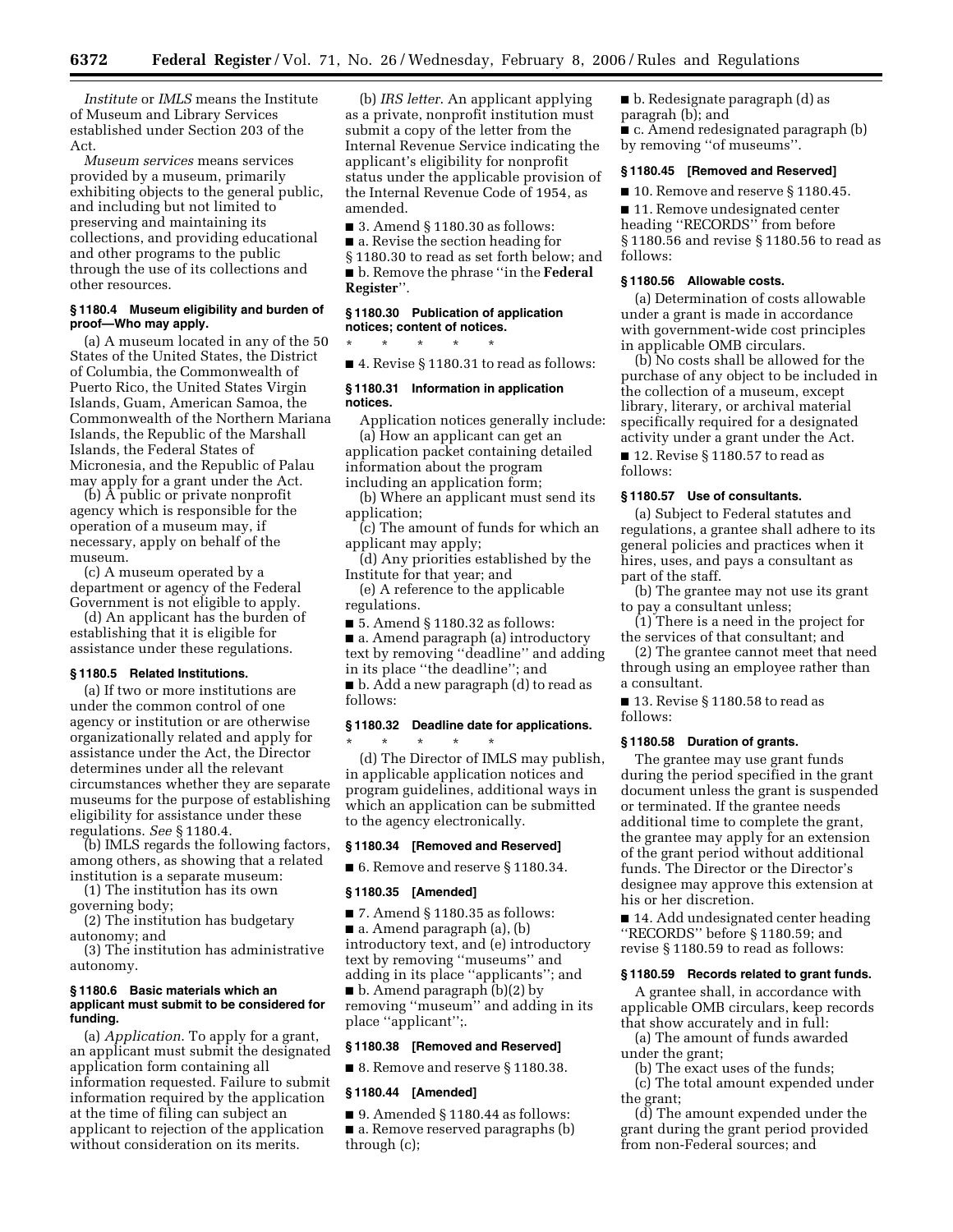(e) Other records necessary to facilitate an effective audit.

■ 15. Add § 1180.60 to read as follows

#### **§ 1180.60 Records related to compliance.**

A grantee shall, in accordance with applicable OMB circulars, keep accurate and full records to show its compliance with specific requirements set forth in the regulations and published notices, or contained in the grant award documents.

 $\blacksquare$  16. Add § 1180.61 to read as follows:

#### **§ 1180.61 Records related to performance.**

(a) A grantee shall keep records demonstrating the progress and results under the grant and shall provide such records to the Institute upon request.

(b) The grantee shall use the records created pursuant to paragraph (a) of this section to:

(1) Determine progress in accomplishing objectives; and

(2) Revise those objectives, if

necessary and authorized under the grant.

■ 17. Revise Subpart D to read as follows:

# **Subpart D—Museum Conservation Assessment Program**

Sec.

1180.70 Guidelines and standards for museum conservation projects.

# **Subpart D—Museum Conservation Program**

### **§ 1180.70 Guidelines and standards for museum conservation projects.**

(a) *Scope*. The guidelines and standards in this subpart apply to all aspects of the IMLS conservation grant program including the submission of applications by museums for conservation grants, to the award, review and approval of such applications by IMLS, and to the carrying out of conservation grants awarded by IMLS.

(b) *Applicability of regulations.*  Except as otherwise provided in these guidelines, subparts A–C of this part, as amended, apply to the IMLS conservation grant program.

(c) *Definition*. As used in these guidelines, the term conservation includes, but is not limited to, the following functions, as applied to art, history, natural history, science and technology, and living collections:

(1) Technical examination of materials and surveys of environmental and collection conditions;

(2) Provision, insofar as practicable, of optimum environmental conditions for housing, exhibition, monitoring, reformatting, nurturing and transportation of objects;

(3) Physical treatment of objects, specimens and organisms, for the purpose of stabilizing, conserving and preserving their condition, removal of inauthentic additions or accretions, and physical compensation for losses; species survival activities; and

(4) Research and training in conservation.

(d) *Applicants.* A museum may apply for and receive only one conservation grant under this program in a fiscal year.

(e) *Types of conservation projects funded.* IMLS considers applications to carry out conservation projects such as:

(1) Projects to develop improved or less costly methods of conservation, or to maintain or improve conservation with respect to one or more collections, including—

(i) Projects involving surveys of conservation needs and

(ii) Projects to establish or maintain optimum environmental conditions.

(2) Projects to conduct research in conservation (including developmental and basic research).

(3) Projects to conduct or obtain training in conservation (including training of persons for careers as professional conservators; training or upgrading of practicing conservators and conservation technicians in the use of new materials and techniques; and training of persons to become conservation technicians).

(4) Projects related to museum conservation needs not regularly addressed by other Federal funding agencies.

(5) Projects to meet the conservation needs of museums which are unable to maintain their own individual conservation facilities. Because grants are made only to museums, organizations which operate regional conservation centers but which are not museums are ineligible for a direct grant. However, a museum or a group of museums may use a grant to obtain services from such a center.

(6) Projects to conserve particular objects in a museum's collection (including plants and animals) or to meet the conservation needs of a particular museum (through such activities as the employment of conservators and the procurement of conservation services or equipment).

(f) *Limits for Federal funding.* (1) The normal amount of a Conservation Project Support grant will be established in the applicable program guidelines. Unless otherwise provide by law, if the Director determines that exceptional circumstance warrant, the Director may award a conservation grant which obligates an amount in Federal funds in excess of the normal maximum award.

IMLS may establish a maximum award level for exceptional project grants for a particular fiscal year through information made available in guidelines or other material distributed to all applicants.

(2) IMLS makes conservation grants only on a matching basis. This means that at least 50 percent of the costs of a conservation project must be met from non-federal funds. Principles in applicable OMB circulars regarding costs sharing or matching apply.

(g) *Application requirements; priorities; survey required in certain cases.* (1) Application requirements in § 1180.6(a) and (b) apply. An application shall describe when, during the term of the grant, the applicant plans to complete each objective or phase of the project. Where appropriate, IMLS may require an applicant to submit a dissemination plan.

(2) The Director, by notice published in the **Federal Register**, may establish priorities with respect to all or part of the funds available to IMLS for conservation for a fiscal year among the types of projects specified in paragraph (e) of this section.

(3) The Director may, to the extent appropriate, require (by instructions in the application materials) that an applicant which proposes a project to conserve particular objects must show that, prior to the submission of the application, it has carried out a general survey of its conservation needs and priorities and that the project in question is consistent with such survey. In exceptional circumstances, the Director may adjust this requirement. The Director may also (through such instructions) require an applicant for a conservation project to submit additional information, material, or undertakings to carry out the purposes of this part.

(h) *Procedures for review of applications* (1) IMLS uses the procedures stated in this paragraph to review applications for conservation projects.

(2) IMLS evaluates all eligible applications for conservation projects in accordance with applicable criteria. (See paragraph (i) of this section.) The Director expects to use panels of experts to review at least a portion of the applications for conservation grants. Depending upon the number of applications received as well as other factors, the Director may also use field reviewers to evaluate applications before submission of applications to the panels. In addition, the Director may use technical experts to provide technical advice regarding certain applications.